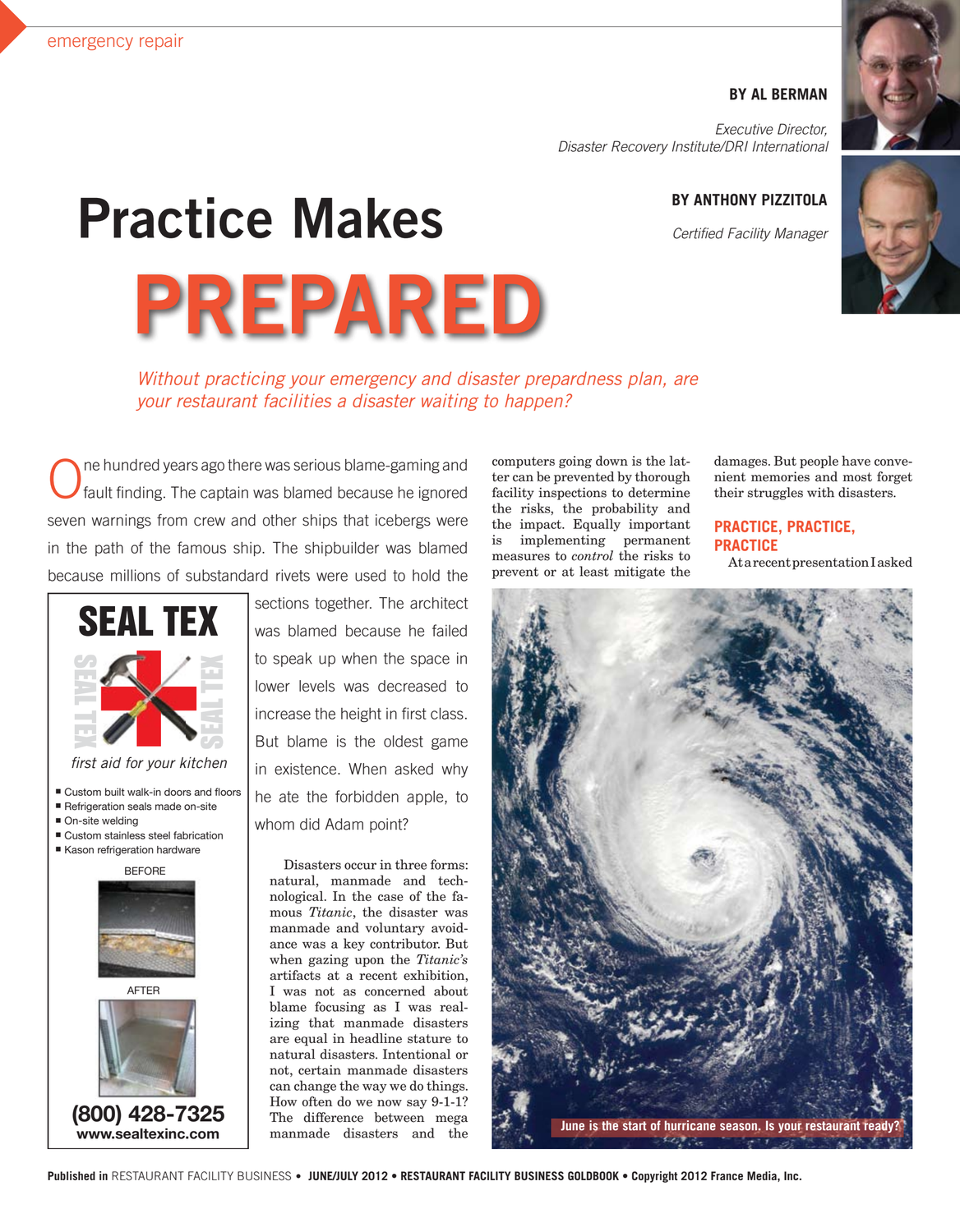w

a group of business people if they had an Emergency and Disaster Preparedness plan. Most were left penniless from hurricanes Gustav and Ike. Hands shot up to the ceiling. When asked if they had *practiced* their plan, everyone looked the other way. A comprehensive plan for small businesses takes only 1 to 2 hours to practice. Strapping down rooftop equipment and boarding up windows is half the battle when faced with a hurricane. Many think their landlord will secure their businesses before and after disasters, but think again. Many landlords think they have no obligation for enacting preparatory measures, but they should reread their leases.

There is no *sensemaking* for not being prepared. Why permit a disaster to provide the waymaking to bankruptcy? As facility professionals, we can assess the lifecycle of equipment and certain elements in the facility envelope. Without launching measures to protect the facility, we permit disasters to determine the lifecycle of the entire facility and — in unfortunate occasions — the people inside them. Yet in today's perilous economy, executives are hesitant to invest dollars on zero return opportunities. Many executives view Business Continuity Management as an expense based on incidents measured in a probability matrix, not a guaranteed event and a return. But the facts dictate that disasters are not an opportunity but a definite. Fire trucks have sirens for a reason.

### **Look at Potential Disasters Through a New Lens**

Disasters do not wait for dress rehearsal nor do they excuse lack of preparedness. The hurricane statistics have been published, and based on historical data the majority will find their way to shore. Hurricanes cannot be prevented but your business can outsmart a hurricane. A preparedness plan designed to safeguard the facility and then relocate operations into a rental space outside the destructive path will enhance business



**When Hurricane Ike hit Galveston, Texas, in September 2008, Whataburger was prepared because it had prepared and practiced. The facility was a fortress and within hours and the benefit of a generator, it was the only establishment open.**

continuity. But your business facility may have to confront Goliath face-to-face. When Hurricane Ike hit Galveston, Texas, in September 2008, the restaurant chain Whataburger was prepared because it had practiced. The facility was a fortress and within hours and the benefit of a generator, Whataburger was the only establishment open on the island. Not thanks to luck, but thanks to preparedness and regularly exercising the plan. Once you start looking at disas-<br> $\bullet$ ters through a challenging lens

rather than a lens of defeat, you engage a campaign and a plan to win. Winning is a team effort.

Unlike natural disasters, manmade disasters require a physical search-and-destroy approach. As facility professionals, we have been trained to visit our establishments annually and roll-up capital budgets and inspect for basic maintenance issues. Within the same simple visit, at least 10 potential risks can be identified and the wheels of correction and control set in motion. The result is no longer a "disaster waiting to happen." A simple conference call with your colleagues, vendors and inspectors will help generate a list of items that are threats to your business centers, industry specifics and geological region. From that premise, control measures can be implemented.

## **PS-Prep is the New Sustainability**

And if you do stay awake at

night contemplating the "what ifs" regarding disasters that are in your shadow, a new sheriff has arrived designed to make your life easier. The U.S. government is attempting to create a certification process to help improve the preparedness of private sector companies. This is a first attempt at the legislative level to provide demonstrable preparedness on a voluntary basis. In August 2007, the U.S. passed Public Law 110-53, which was signed by President Bush. Title IX, sections 523 and 524 of the law "Implementing Recommendations of the 9/11 Commission Act of 2007," calls for voluntary certification of private companies. The law, commonly known as "PS-Prep," calls for the Department of Homeland Security (DHS) to designate a standard or standards that companies can use to demonstrate their preparedness.

With the designation of the standards in place, the next step was to create Certification Bod-

## Boost **Effectiveness**

## Focus on what's most important.

Here's how we can help:

- Standardized processing and pricing protects your time and budget.
- First call resolution reduces your projects to manage.
- Trouble shooting prevents unnecessary disruptions in your stores.

Let's work together to save time, stress and spend. We look for efficient, productive and cost effective solutions to maintain the integrity of your brand.

## 888.834.2411

www.profretail.com



PRS is a Certified Women's Business Enterprise Business Enterprise

Commitment | Consistency | Creativity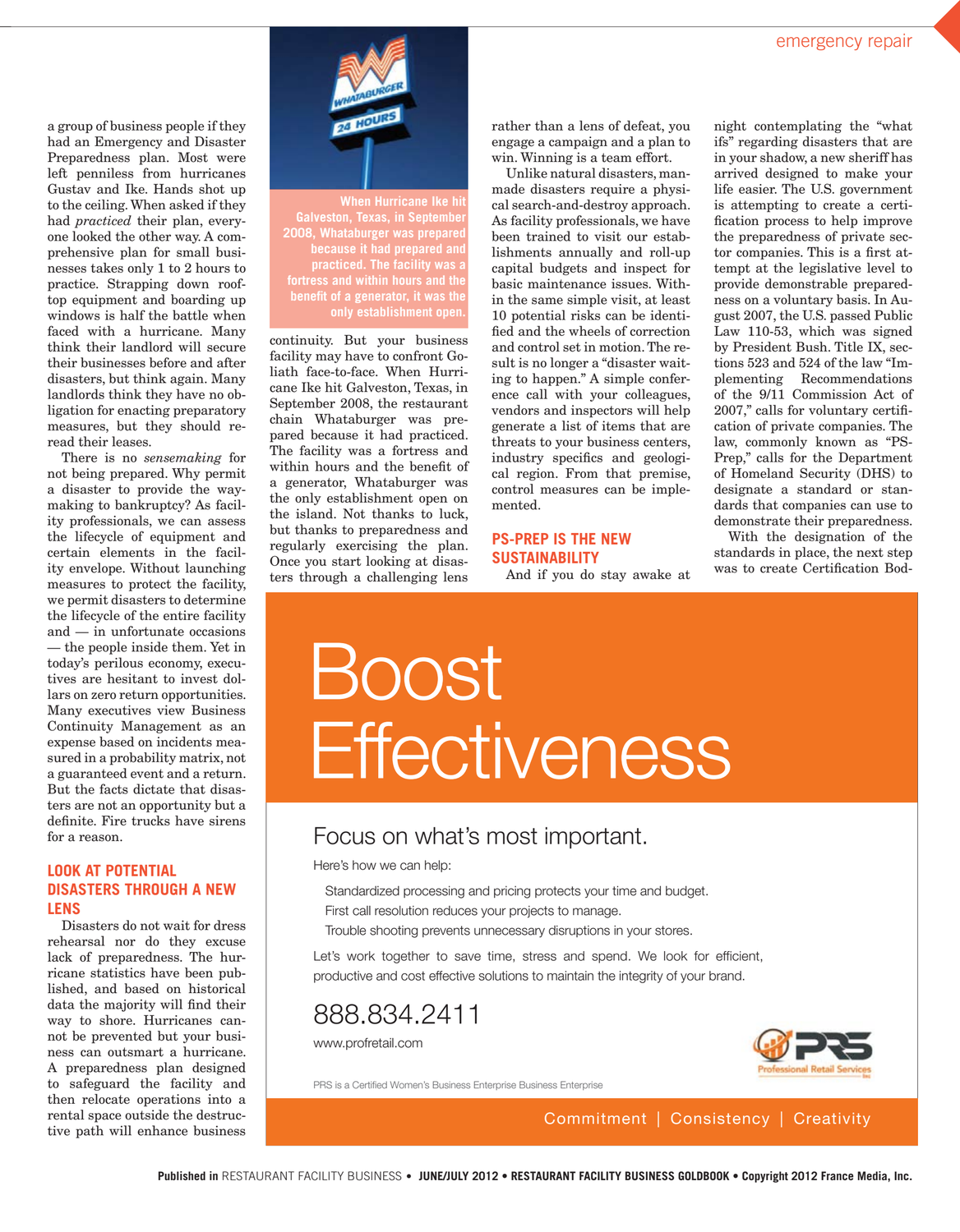ies (CBs), or those individuals who could accredit companies as being in compliance with one of the designated standards. This was accomplished by the establishment of accreditation rules (Rule 37) by the ANSI-ANAB, the agency appointed to oversee accreditation by DHS. Rather than spend time on providing information on the accreditation process, will be the definitive source.

A set of standards and an accreditation process were implemented (see http://www.anab.

 $org/media/22066/ar37.pdf$  for more information). Companies who were deemed certified under this process would receive recognition (not endorsement) on a DHS website. The response has been less than enthusiastic, because most U.S. industries already have stringent BCP requirements. This is especially true in the financial services (banking, brokerage and insurance), energy and healthcare, where regulations supersede standards.

Yet there are compelling rea-

sons to gain certification. The most persuasive of these is that it will make one's business more attractive to its customers, by demonstrating that a company will be there even if a disaster hits. The issue of supply chain resilience is at the heart of company sustainability. In an economy whose supply chain is so geographically and politically diverse, an incident in one part of the world can reverberate in the rest of the globe's ability of companies to meet their customer's needs.



**Turn to CAP when properties become** *vacant* **CALL MArC insuL for A ConsuLT TodAy CALL (800) 445-0640**

## COMMERCIAL ASSET PRESERVATION<sup>®</sup> ■ Nationwide Commercial Property Preservation & Maintenance **Ø Nationwide Commercial Property Caretaker**  $\boxtimes$  Nationwide Commercial Property Inspections/Evaluations ■ Commercial Property Protection ■ Peace of Mind **Experience and Commitment to Vacant Property Maintenance**

*Covering the Country*

insulm@commercialpreservation.com commercialpreservation.com



#### **Halting Production is a High Risk and Cost**

The March 2011 tsunami and earthquakes in Japan highlighted the vulnerability of the supply chain. Companies such as Apple, Ford, General Motors, Volkswagen, Boeing, Nokia and hundreds of others had production delayed or canceled as a result of this event. A certification of the preparedness of suppliers would help companies make a decision as to which sources to use for procurement of goods and services. Without a standard of preparedness, it is very difficult to understand an organization's true ability to respond to adversity. Whereas, adherence to a recognized standard that is certified by a recognized accreditation body provides a high level of credibility.

This credibility presents the challenge of ensuring that the CBs demonstrate the competency needed that would be acceptable to corporations. Keep in mind that the PS-Prep CBs will provide an additional audit that may or may not support the company's annual external auditor process. Toward this end, CBs should do the following: Complete recognized training in the particular standard for which an organization is seeking certification; demonstrate a prescribed number of years of relevant experience (at least 5 for a lead auditor); maintain skill levels through continuing education; be subject to a certification renewal process; and be affiliated with a respected credentialing organization.

As a general safety measure, organizations should not seek certification without the concurrence of their legal counsel. This will ensure that the organization is fully cognizant of any liability associated with outside certification.

Demonstrated sustainability is the goal of all organizations. It requires depth and breadth of the internal and external components of the production cycle. Using recognized standards and practices will not only help to achieve this goal, but will also demonstrate this capability to suppliers and customers alike.